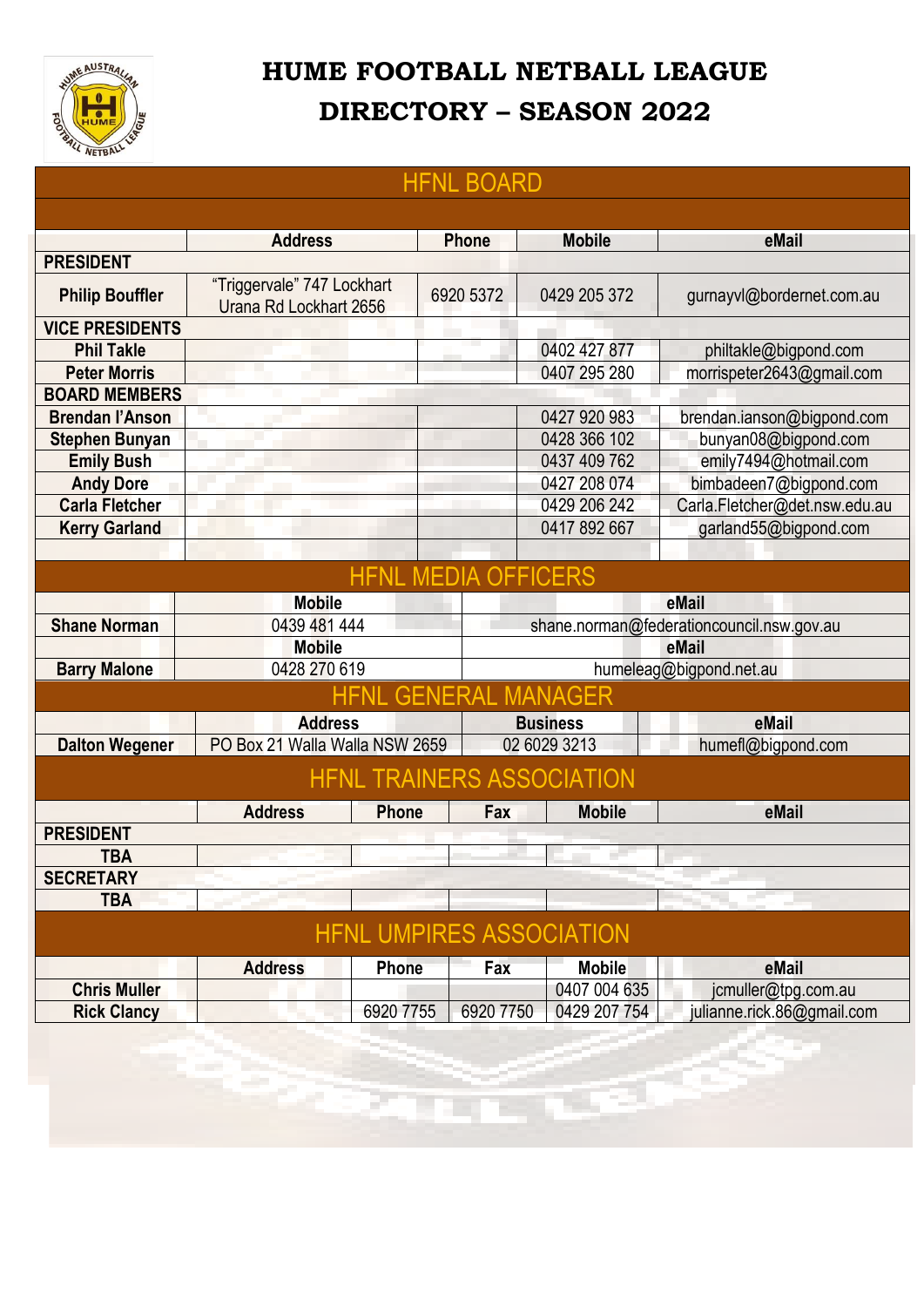| <b>HFNL NETBALL EXECUTIVE</b><br>humenetball@hotmail.com |                       |               |                                               |  |  |  |  |
|----------------------------------------------------------|-----------------------|---------------|-----------------------------------------------|--|--|--|--|
|                                                          | <b>Address</b>        | <b>Mobile</b> | <b>Email</b>                                  |  |  |  |  |
| <b>PRESIDENT</b>                                         |                       |               |                                               |  |  |  |  |
| Carla Fletcher                                           | Lockhart NSW 2656     | 0429 206 242  | Carla.fletcher@det.nsw.edu.au                 |  |  |  |  |
| <b>VICE PRESIDENT</b>                                    |                       |               |                                               |  |  |  |  |
| <b>Tracey Lieschke</b>                                   | Albury NSW 2646       | 0428 293 456  | majecashel@bigpond.com                        |  |  |  |  |
| <b>SECRETARY</b>                                         |                       |               |                                               |  |  |  |  |
| <b>Emily Bush</b>                                        | Corowa NSW 2646       | 0437 409 762  | emily7494@hotmail.com                         |  |  |  |  |
| <b>FINANCIAL OFFICER</b>                                 |                       |               |                                               |  |  |  |  |
| <b>Elaine Carter</b>                                     | Walla Walla NSW 2659  | 02 6029 2352  | elaine.carter@bigpond.com                     |  |  |  |  |
| <b>GAMES SECRETARY</b>                                   |                       |               |                                               |  |  |  |  |
| <b>Tracey Bush</b>                                       | Corowa NSW 2646       | 0427 409 763  | bush06@iinet.net.au                           |  |  |  |  |
| <b>ASSISTANT GAMES SECRETARY</b>                         |                       |               |                                               |  |  |  |  |
| Liza Gooden                                              | Lockhart NSW 2656     | 0429 205 691  | rosebank13@bigpond.com                        |  |  |  |  |
| <b>REGISTRAR</b>                                         |                       |               |                                               |  |  |  |  |
| Kylie Kelleher                                           | <b>Walbundrie NSW</b> | 0429 359 992  | kylie@kellhaven.com<br>hnaregistrar@gmail.com |  |  |  |  |
| <b>PUBLICITY OFFICER</b>                                 |                       |               |                                               |  |  |  |  |
| Amelia Bourke                                            | Wodonga VIC           | 0435 856 589  | amelia.bourke@anz.com                         |  |  |  |  |
| <b>UMPIRES COORDINATOR</b>                               |                       |               |                                               |  |  |  |  |
| <b>Sharon Riley</b>                                      | Albury NSW 2640       | 0417 463 609  | srileynetball@gmail.com                       |  |  |  |  |
| REPRESENTATIVE COORDINATOR                               |                       |               |                                               |  |  |  |  |
| <b>Aimee Riley</b>                                       | Albury NSW 2640       | 0467 000 306  | aimee.riley97@gmail.com                       |  |  |  |  |

| <b>AFL NSW/ACT</b><br><b>AFL</b>                             | PO Box 1, Wagga Wagga NSW 2650 |              |                           |
|--------------------------------------------------------------|--------------------------------|--------------|---------------------------|
| Position                                                     | <b>Name</b>                    | Ph.          | eMail                     |
| <b>Community Football Regional</b>                           | Marc Geppert                   | 0408 680 984 | marc.geppert@afl.com.au   |
| <b>Manager ACT &amp; Reg NSW</b>                             |                                |              |                           |
| <b>Community Football &amp;</b>                              | <b>Thomas Walker</b>           | 0427 824 139 | thomas.walker@afl.com.au  |
| <b>Competition Manager SNSW</b>                              |                                |              |                           |
| <b>Affiliated Leagues Services</b>                           |                                |              |                           |
| <b>Partner</b>                                               |                                |              |                           |
| <b>Umpiring Coordinator ACT &amp;</b><br><b>Regional NSW</b> | <b>Troy Mavroudis</b>          | 0410 472 151 | troy.mavroudis@afl.com.au |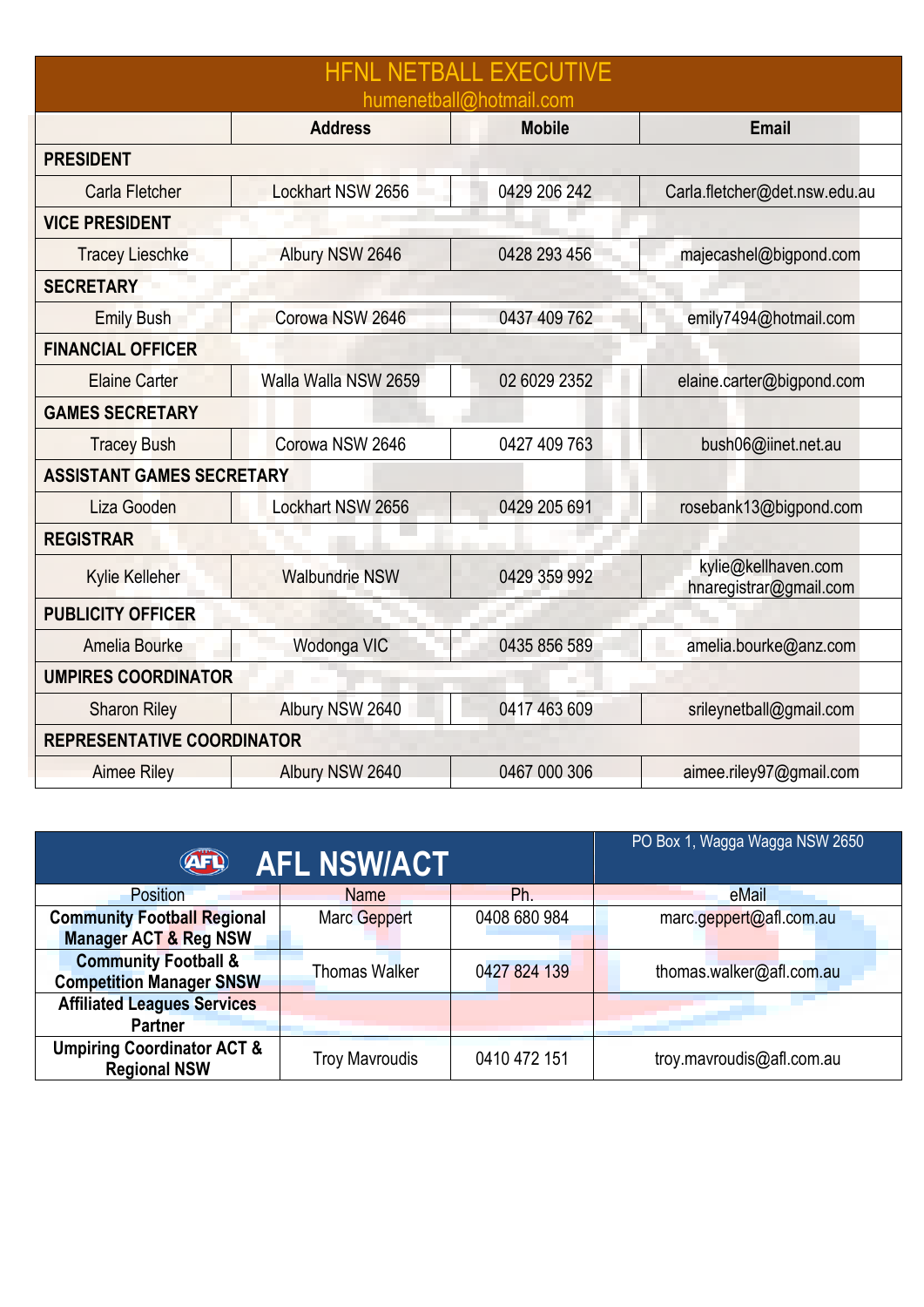| <b>BILLABONG</b><br><b>CROWS</b> | PO Box 7<br>Oaklands 2646<br>Correspondence: billabongcrows@outlook.com |          |                                                |                              |
|----------------------------------|-------------------------------------------------------------------------|----------|------------------------------------------------|------------------------------|
| Position                         | Name                                                                    | Ph.      | eMail                                          | Mobile                       |
| <b>President</b>                 | Kevin Martin                                                            |          | kevin.c.martin3@gmail.com                      | 0427 208 068                 |
| <b>Secretary</b>                 | <b>Tracey Fealy</b>                                                     |          | traceyfealy@hotmail.com                        | 0428 864 635                 |
| <b>Treasurer</b>                 | Ben Brndusic                                                            |          | ben@rivpharm.com                               | 0413 780 777                 |
| <b>Directors</b>                 | <b>Kevin Martin</b><br><b>Ben Brndusic</b>                              | As Above |                                                |                              |
| <b>Senior Coach</b>              | <b>John Simpson</b><br>Dylan Flanigan                                   |          |                                                | 0408 302 440<br>0488 181 601 |
| <b>Reserves Coach</b>            | Michael Cunningham                                                      |          |                                                | 0429 833 206                 |
| U 17's                           | Zac Kerr                                                                |          |                                                | 0428 053 115                 |
| U 14's                           | Zac Kerr                                                                | As above |                                                |                              |
| <b>Auskick Contact</b>           | <b>Adrian Butler</b>                                                    |          |                                                | 0490 831 371                 |
| <b>Umpire Contact</b>            | Andy Dore                                                               |          | bimbadeen7@bigpond.com                         | 0427 208 074                 |
| <b>Trainer Contact</b>           | <b>Kathy Dalitz</b>                                                     |          |                                                |                              |
| <b>Netball President</b>         | Anna Ferguson<br>Rikki Robb                                             |          | wandella5@bigpond.com<br>rikki_ben@hotmail.com | 0429 982 291<br>0448 354 434 |
| <b>Netball Registrar</b>         | Tracey Fealy                                                            |          | As above                                       |                              |

| <b>BROCK-</b><br><b>BURRUM</b> | "Linbourne", 2629 Urana Rd<br><b>Burrumbuttock NSW 2642</b><br>Correspondence: brockburrumfc@hotmail.com |                        |                                                |                              |
|--------------------------------|----------------------------------------------------------------------------------------------------------|------------------------|------------------------------------------------|------------------------------|
| Position                       | Name                                                                                                     | Ph.                    | eMail                                          | Mobile                       |
| <b>Presidents</b>              | John Heagney<br>Taki Griparis                                                                            | 6029 4314<br>6040 7116 | j.eheagney@gmail.com<br>takigriparis@yahoo.com | 0429 394 313<br>0428 407 117 |
| <b>Secretary</b>               | Noel Livermore                                                                                           | 6029 3375              | saliver2@hotmail.com                           | 0427 834 386                 |
| <b>Treasurer</b>               | <b>Lyle Burns</b>                                                                                        | 6029 3294              | yaralla.burns@bigpond.com                      | 0427 293 294                 |
| <b>Directors</b>               | <b>Noel Livermore</b>                                                                                    | As Above               |                                                |                              |
| <b>Senior Coach</b>            | <b>Peter Cook</b>                                                                                        |                        |                                                |                              |
| <b>Reserves Coach</b>          |                                                                                                          |                        |                                                |                              |
| U 17's                         | <b>Braden Eddy</b>                                                                                       |                        | bradeneddy13@gmail.com                         | 0439 393 090                 |
| U 14's                         | <b>Nathan Powell</b>                                                                                     |                        | wiff27@hotmail.com                             | 0400 721 212                 |
| <b>Auskick Contact</b>         | <b>Andrew Hogan</b>                                                                                      |                        | andrewhogan1172@gmail.com                      | 0411 534 043                 |
| <b>Umpire Contact</b>          | David Schilg                                                                                             |                        | dkschilg@gmail.com                             | 0427 351 258                 |
| <b>Trainers Contact</b>        | <b>Chris Morey</b>                                                                                       |                        |                                                | 0458 514 756                 |
| <b>Netball President</b>       | Rachel Koschitzke                                                                                        |                        | bbsaintsnc@hotmail.com                         | 0428 998 514                 |
| <b>Netball Secretary</b>       | Karen Ennis                                                                                              |                        | bbsaintsnc@hotmail.com                         | 0401 764 744                 |
| <b>Netball Treasurer</b>       | Tammy Burns                                                                                              |                        | yaralla.burns@bigpond.com                      | 0413 142 310                 |
| <b>Netball Registrar</b>       | Nadine Ballentine                                                                                        |                        | thornburysn@bigpond.com                        | 0407 346 978                 |
|                                | Mel Trevethan                                                                                            |                        | mel.trevethan@gmail.com                        | 0433 266 380                 |
| <b>Umpires Advocate</b>        | Tahleah Herehiuka                                                                                        |                        | TLH2001@outlook.com                            | 0416 434 301                 |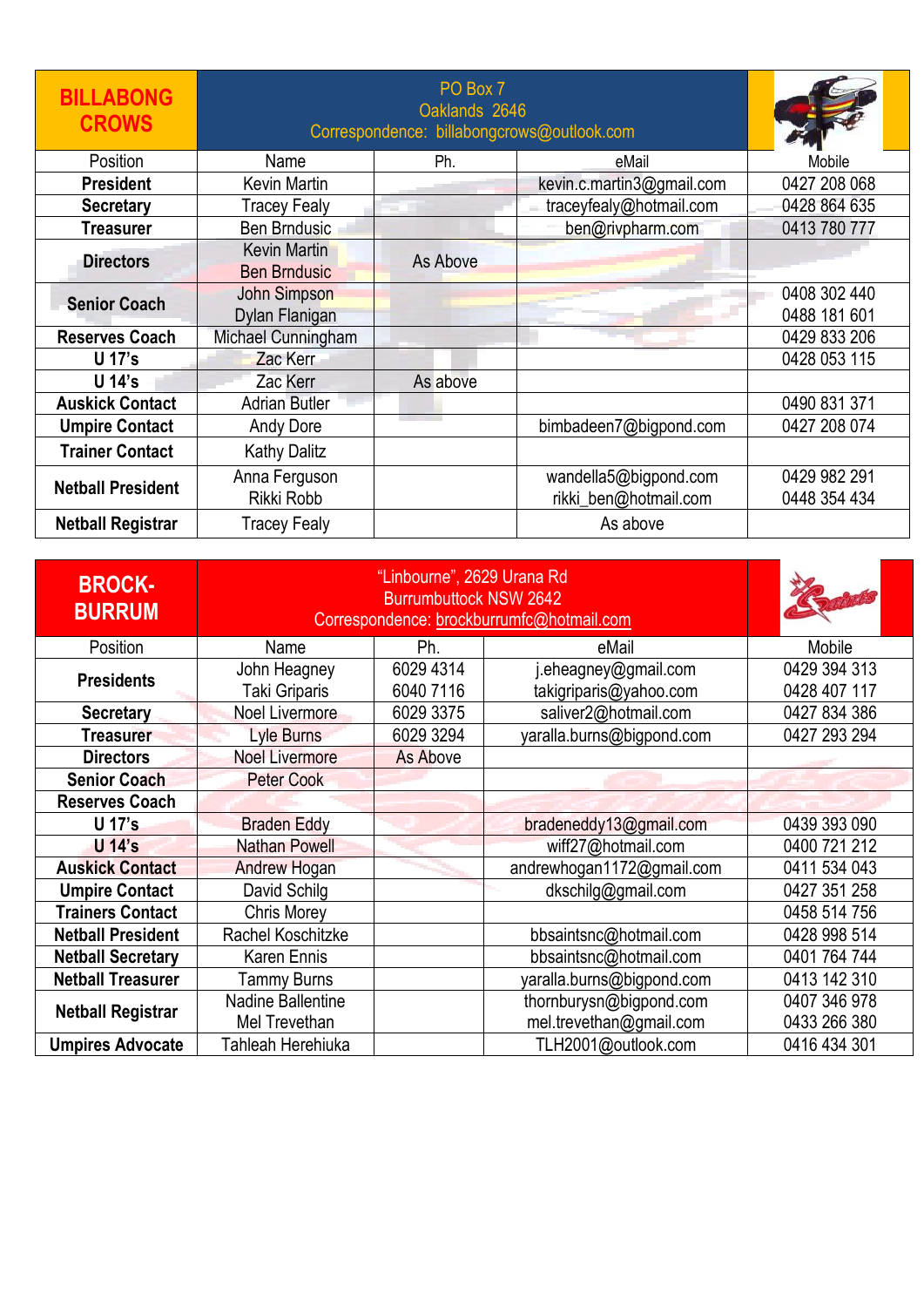| <b>CDHBU (Coreen</b><br>Daysdale Hopefield Burraja<br>United) |                                          | PO Box 374 Corowa NSW 2646<br>Correspondence: cdhbufnc@hotmail.com |                             |              |  |
|---------------------------------------------------------------|------------------------------------------|--------------------------------------------------------------------|-----------------------------|--------------|--|
| Position                                                      | Name                                     | Ph.                                                                | eMail                       | Mobile       |  |
| <b>President</b>                                              | <b>Chris Scott</b>                       | 02 6033 3038                                                       | chrisscott33@outlook.com    | 0427 599 441 |  |
| <b>Secretary</b>                                              | Denis Tomlinson                          |                                                                    | cdhbufnc@hotmail.com        | 0427 350 270 |  |
| <b>Treasurer</b>                                              | Kerrie Crawford                          |                                                                    | cdhbutreasurer@hotmail.com  |              |  |
| <b>Directors</b>                                              | <b>Chris Scott</b><br><b>Paul Phibbs</b> | As Above                                                           | corowatrenching@bigpond.com | 0409 424 775 |  |
| <b>Senior Coach</b>                                           | <b>John Pratt</b>                        |                                                                    | prattyjohn0@gmail.com       | 0432 763 583 |  |
| <b>Reserves Coach</b>                                         | Michael O'Rourke                         |                                                                    |                             | 0477 304 674 |  |
| U 17's                                                        | <b>Josh Black</b>                        |                                                                    | Joshblack575@gmail.com      | 0473 086 445 |  |
| U 14's                                                        | <b>Paul Phibbs</b>                       | As Above                                                           |                             |              |  |
| <b>Auskick Contact</b>                                        |                                          |                                                                    | cdhbufnc@hotmail.com        |              |  |
| <b>Umpire Contact</b>                                         | Paul Phibbs                              | As Above                                                           |                             |              |  |
| <b>Trainer Contact</b>                                        | Danny Webb                               |                                                                    | Webby84@hotmail.com         | 0458 400 559 |  |
| <b>Critic Contact</b>                                         | Sharni McLean                            |                                                                    | Sharnn.m@outlook.com        | 0497 258 242 |  |
| <b>Netball Secretary</b>                                      | Sue Wynne                                |                                                                    | suewynne@bigpond.com        | 0409 864 883 |  |
| <b>Netball Treasurer</b>                                      | Steve Ferwerda                           |                                                                    | cdhbunetballclub@gmail.com  | 0456 806 814 |  |
| <b>Netball Registrar</b>                                      | Sue Wynne                                |                                                                    | suewynne@bigpond.com        | 0409 864 883 |  |
| <b>Umpires Advocate</b>                                       | TBC                                      |                                                                    |                             |              |  |
| <b>Netball Contact</b>                                        | <b>Tam Lavis</b>                         |                                                                    | cdhbunetballclub@gmail.com  | 0438 224 857 |  |

| <b>CULCAIRN</b>                      |                         | CUICAIRN |                            |              |
|--------------------------------------|-------------------------|----------|----------------------------|--------------|
| Position                             | Name                    | Ph.      | eMail                      | Mobile       |
| <b>President</b>                     | Jesse Kent              |          | jesse kent40@gmail.com     | 0434 040 630 |
| <b>Vice Presidents</b>               | <b>Scott McGrath</b>    |          | sa.mcgrath@bigpond.com     | 0447 298 992 |
|                                      | <b>Ross Retallick</b>   |          | rossmell@outlook.com       | na           |
| <b>Secretary</b>                     | Tracey Lee              |          | tracey.lee5@det.nsw.edu.au | 0428 298 183 |
| <b>Treasurer</b>                     | <b>Lisa Roberts</b>     |          | Isheather80@bigpond.com    | 0409 555 174 |
| <b>Directors</b>                     | Jesse Kent              | As Above |                            |              |
| <b>Senior Coach</b>                  | <b>Tim Haines</b>       |          |                            | 0437 816 924 |
| <b>Reserves Coach</b>                | Max Grintell            |          | grintell2@gmail.com        | 0428 240 519 |
|                                      | <b>Ross Retallick</b>   | As Above |                            |              |
| <b>U</b> 17's                        | <b>Scott McGrath</b>    | As Above |                            |              |
| U 14's                               | <b>Robbie Clancy</b>    |          | robclancy9683@gmail.com    | 0437 702 674 |
| <b>Auskick Contact</b>               | <b>Brendan Sheather</b> |          | brendan@brentechauto.com   | 0438 298 717 |
| <b>Umpire Contact</b>                | Jesse Kent              | As Above |                            |              |
| <b>Trainer Contact</b>               | Lee Roberts             |          | Iroberts80@hotmail.com     | 0428 256 959 |
| <b>Critic Contact</b>                | Abigail Kent            |          | kentabigailjesse@gmail.com | 0400 035 751 |
| <b>Netball</b>                       | <b>Tarran Slatter</b>   |          | kadenslatter@gmail.com     | 0412 678 211 |
| Registrar/Umpires/<br><b>Contact</b> | Lisa Roberts            |          | Isheather80@hotmail.com    | 0409 555 174 |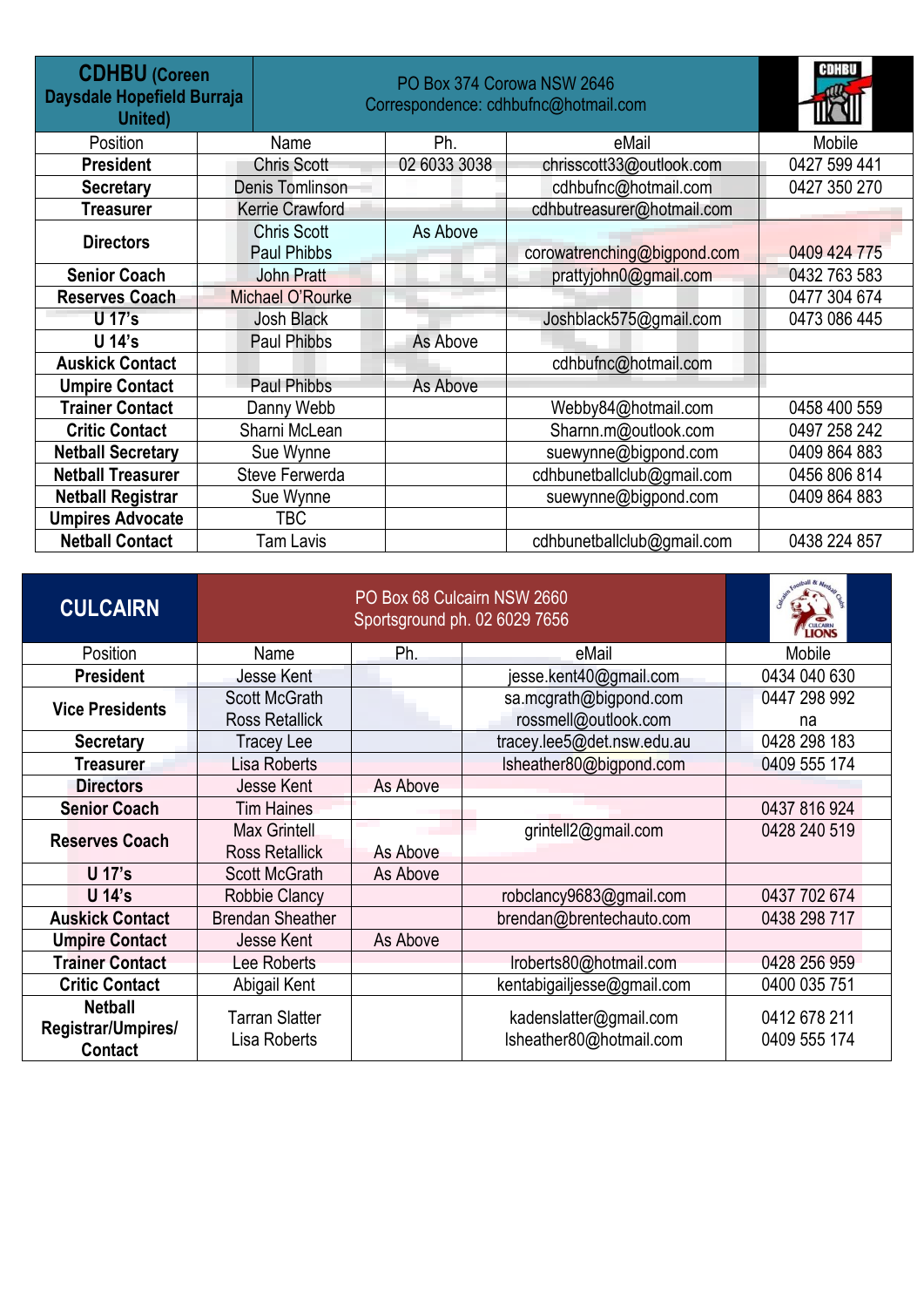| <b>HENTY</b>              | Correspondence: hentyfootballclub@outlook.com |                           |              |
|---------------------------|-----------------------------------------------|---------------------------|--------------|
| Position                  | Name                                          | eMail                     | Mobile       |
| <b>President</b>          | <b>Nathan Scholz</b>                          | nathan.scholz@bigpond.com | 0427 312 436 |
| <b>Vice President</b>     | <b>Allan Winter</b>                           | allanrwinter@gmail.com    | 0409 283 678 |
| <b>Secretary</b>          | <b>Felicity Klemke</b>                        | klemke@gmail.com          | 0402 129 029 |
| <b>Football Registrar</b> | Hannah Kilo                                   | hannahsharp20@gmail.com   | 0407 268 089 |
| <b>Treasurer</b>          | Katie Fifield                                 | katiefifield@outlook.com  | 0417 249 311 |
| <b>Director</b>           | <b>Peter Murray</b>                           | allie.murray20@gmail.com  | 0408 592 527 |
| <b>Senior Coach</b>       | <b>Daniel Hore-Smith</b>                      |                           | 0438 841 057 |
| <b>Reserves Coach</b>     | <b>Daniel Terlich</b>                         |                           | 0487 312 377 |
|                           | Josh Spencer                                  |                           |              |
| U 17's                    | Dylan Hore                                    |                           | 0403 295 361 |
|                           | <b>Matt Klemke</b>                            | k.m.klemke@gmail.com      | 0428 293 730 |
| U 14's                    | <b>Cameron Male</b>                           | cameron@dalrye.com.au     | 0429 203 592 |
| <b>Auskick Contact</b>    | Cameron D'Amelio                              |                           | 0429 420 347 |
| <b>Umpire Contact</b>     | Matt Kilo                                     |                           | 0428 293 444 |
| <b>Trainer Contact</b>    | Katie Fifield                                 | As Above                  |              |
| <b>Netball President</b>  | Amelia Bourke                                 | ameliaannbourke@gmail.com | 0435 856 589 |
| <b>Netball Secretary</b>  | Robyn Armstrong                               | jr_rl@bigpond.net.au      | 0428 221 773 |
| <b>Netball Registrar</b>  | Rachael Hadkins                               | dengatera@hotmail.com     | 0414 396 188 |
| <b>Umpire Advocate</b>    | TBA                                           |                           |              |
| <b>Netball Contact</b>    | Amelia Bourke                                 | ameliaannbourke@gmail.com | 0435 856 589 |
| <b>Netball Contact</b>    | Cian Shelley                                  | C_shelly@live.com.au      | 0428 836 663 |

| <b>HOLBROOK</b>            | Correspondence: holbrookfnc@gmail.com | HOLBROOK<br><b>BROOKERS</b> |                                   |              |
|----------------------------|---------------------------------------|-----------------------------|-----------------------------------|--------------|
| Position                   | <b>Name</b>                           | Ph.                         | eMail                             | Mobile       |
| <b>President</b>           | <b>Anthony Churchill</b>              |                             | anthony@churchilltransport.com.au | 0408 424 522 |
|                            | <b>Matt Pitzen</b>                    |                             | matthew@landmarkpitzen.com.au     | 0428 362 030 |
| <b>Vice-President</b>      | <b>Wes Black</b>                      |                             | carla.wesblack@bigpond.com        | 0437 146 801 |
| <b>Secretary</b>           | <b>Lionel Plunkett</b>                |                             | holbrookfnc@gmail.com             | 0414 314 704 |
| <b>Treasurer</b>           | <b>Nick Cottrell</b>                  |                             | treasurer.holbrookfnc@gmailcom    | 0428 726 245 |
| <b>Director</b>            | <b>Anthony Churchill</b>              | As above                    |                                   |              |
|                            | David Morton                          |                             | dkmorton@bigpond.com              | 0428 625 939 |
| <b>Senior Coach</b>        | Matt Sharp                            |                             | sharpy.2@hotmail.com              | 0400 721 099 |
| <b>Reserves Coach</b>      | Ewan Scholz                           |                             | Ewen.Scholz@elders.com.au         | 0428 293 817 |
| <b>U</b> 17's              | <b>Travis Cox</b>                     |                             | tjcox@bembaala.com.au             | 0407 553 726 |
| <b>U</b> 14's              | <b>Matt Toll</b>                      |                             | matthew.toll@elders.com.au        | 0458 030 917 |
| <b>Auskick Contact</b>     | <b>Tim Glass</b>                      |                             | cwfglass@gmail.com                | 0419 389 721 |
| <b>Umpire Contact</b>      | James Plunkett                        | 6036 2867                   | jnplunkett66@gmail.com            | 0407 362 868 |
| <b>Trainer Contact</b>     | Debbie Mills                          | 6036 9231                   | debbie.mills4@bigpond.com         | 0429 369 231 |
|                            | <b>Russell Ross</b>                   | 6036 9543                   | rosswongalee@bigpond.com          | 0427 247 992 |
| <b>Crier Contact</b>       | Georgie Millard                       |                             | crier.holbrookfnc@gmail.com       |              |
| <b>Netball President</b>   | <b>Kelly Boers</b>                    |                             | kellboers@gmail.com               | 0400 356 703 |
| <b>Netball V-President</b> | Carla Black                           |                             | carla.wesblack@bigpond.com        | 0438 232 090 |
| <b>Netball Secretary</b>   | Sophie Hearn                          |                             | tandara2@bigpond.com              | 0427 034 745 |
| <b>Netball Treasurer</b>   | Jess Barr-Smith                       |                             | darkiebs@bigpond.com              | 0438 448 716 |
| <b>Netball Registrar</b>   | <b>Prue Pincott</b>                   |                             | pinncott@activ8.net.au            | 0427 003 171 |
| <b>Umpires Advocate</b>    | TBC                                   |                             |                                   |              |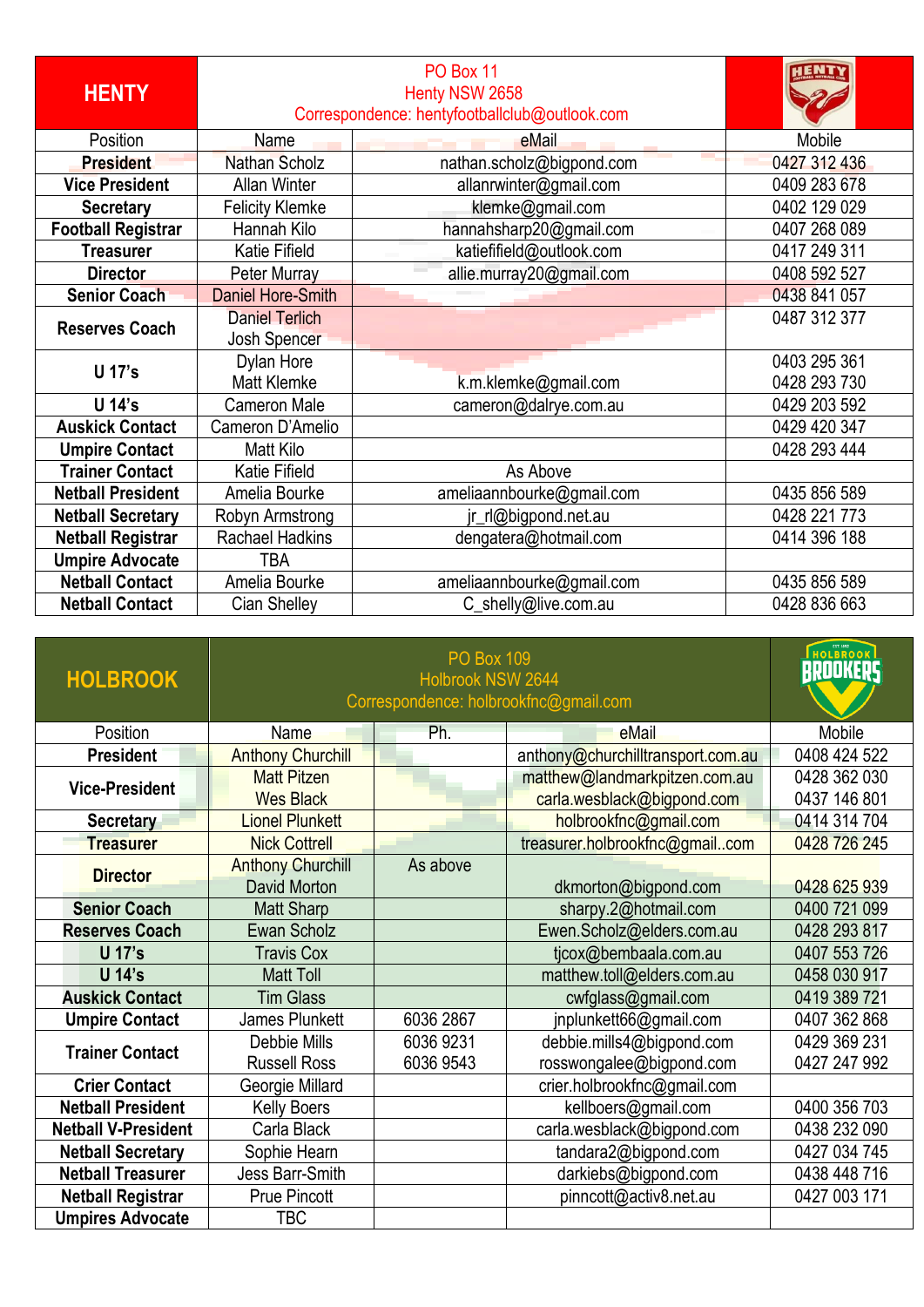| <b>HOWLONG</b>           | Correspondence: howlongspiders@outlook.com |          |                                    |              |
|--------------------------|--------------------------------------------|----------|------------------------------------|--------------|
| Position                 | Name                                       | Ph.      | eMail                              | Mobile       |
| <b>President</b>         | Shaun McCormack                            |          | shaunm@vklogic.com.au              | 0427 017 378 |
| <b>Vice President</b>    | <b>Rohan Matthews</b>                      |          | rohan.matthews@au.harveynorman.com | 0404 052 078 |
| <b>Secretary</b>         | Sam Longley                                |          | howlongspiders@outlook.com         | 0412 383 377 |
| <b>Treasurer</b>         | Sarah Shelley                              |          | sarahshelley@live.com.au           | 0428 220 486 |
| <b>Director</b>          | Sarah Shelley                              | As Above |                                    |              |
| <b>Senior Coach</b>      | David Miles                                |          |                                    | 0429 148 151 |
| Reserves Coach           | <b>Andrew Reid</b>                         |          | albury@signarama.com.au            | 0418 568 449 |
| U 17's                   | <b>Greg Coyne</b>                          |          |                                    | 0415 886 461 |
| U 14's                   | <b>Andrew Reid</b>                         | As Above |                                    |              |
| <b>Auskick Contact</b>   | <b>Tom Conroy</b>                          |          |                                    | 0407 069 544 |
| <b>Umpire Contact</b>    | Shaun McCormack                            | As Above |                                    |              |
| <b>Trainer Contact</b>   | Ray Hoskin                                 |          |                                    | 0409 508 578 |
| <b>Netball President</b> | Amanda Lavis                               |          | amandalavis@hotmail.com            | 0418 620 621 |
| <b>Netball Secretary</b> | <b>Jess Hancock</b>                        |          | jessicaclair16@hotmail.com         | 0408 211 796 |
| <b>Netball Treasurer</b> | Jodie Kohn                                 |          | jodie.kohn@yahoo.com.au            | 0427 125 291 |
| <b>Netball Registrar</b> | Jess Hancock                               |          | jessicaclair16@hotmail.com         | 0408 211 796 |
| <b>Umpires Advocate</b>  | Gemma Coburn                               |          | gem.coburn@live.com.au             | 0439 038 980 |
| <b>Netball Contact</b>   | <b>Jess Hancock</b>                        |          | jessicaclair16@hotmail.com         | 0408 211 796 |
| <b>Netball Contact</b>   | Jodie Kohn                                 |          | jodie.kohn@yahoo.com.au            | 0427 125 291 |

| <b>JINDERA</b>           | PO Box 117 Jindera NSW 2642<br>Correspondence: trevorfreeman@bigpond.com |                 |                                |              |
|--------------------------|--------------------------------------------------------------------------|-----------------|--------------------------------|--------------|
| Position                 | <b>Name</b>                                                              | Ph.             | eMail                          | Mobile       |
| <b>President</b>         | <b>Simon Cossor</b>                                                      |                 | simoncossor@gmail.com          | 0427 253 587 |
| <b>Vice-President</b>    | <b>Sam Crawshaw</b>                                                      |                 | sam-crawshaw@hotmail.com       | 0447 047 407 |
| <b>Secretary</b>         | Karen Freeman                                                            | 6026 3568       | trevorfreeman@bigpond.com      | 0409 263 658 |
| <b>Treasurer</b>         | Paige Blade                                                              |                 | paigeblade@outlook.com         | 0403 823 419 |
| <b>Directors</b>         | Simon Cossor                                                             | As Above        |                                |              |
|                          | <b>Hayley Riley</b>                                                      |                 |                                |              |
| <b>Senior Coach</b>      | <b>Andrew Wilson</b>                                                     |                 | albury@sportspower.com.au      | 0421 853 465 |
| <b>Reserves Coach</b>    | <b>Ashley Middleton</b>                                                  |                 | ashley.middleton94@hotmail.com | 0400 110 809 |
| <b>U</b> 17's            | <b>Simon Cossor</b>                                                      | <b>As Above</b> |                                | 0419 271 548 |
| U 14's                   | <b>Brett Wright</b>                                                      |                 | maildog.wright@gmail.com       | 0428 253 214 |
| <b>Auskick Contact</b>   | <b>Martin Kalina</b>                                                     |                 | mdkalina@bigpond.com           |              |
| <b>Umpire Contact</b>    | <b>Chris Muller</b>                                                      | 6026 3017       | jcmuller@tpg.com.au            | 0407 004 635 |
| <b>Trainer Contact</b>   | Leigh Farmer                                                             |                 | leithan@bigpond.com            | 0428 263 640 |
| <b>Netball President</b> | Jess Guy                                                                 |                 | Jess.guy6@hotmail.com          | 0407 186 073 |
| <b>Netball Secretary</b> | Aimee Riley                                                              |                 | Aimee.riley97@gmail.com        | 0467 000 306 |
| <b>Netball Treasurer</b> | Bianca Dunn                                                              |                 | Bianca.dunn85@hotmail.com      | 0420 654 533 |
| <b>Netball Registrar</b> | <b>Sharon Riley</b>                                                      |                 | srileynetball@gmail.com        | 0417 463 609 |
| <b>Umpires Advocate</b>  | TBA                                                                      |                 |                                |              |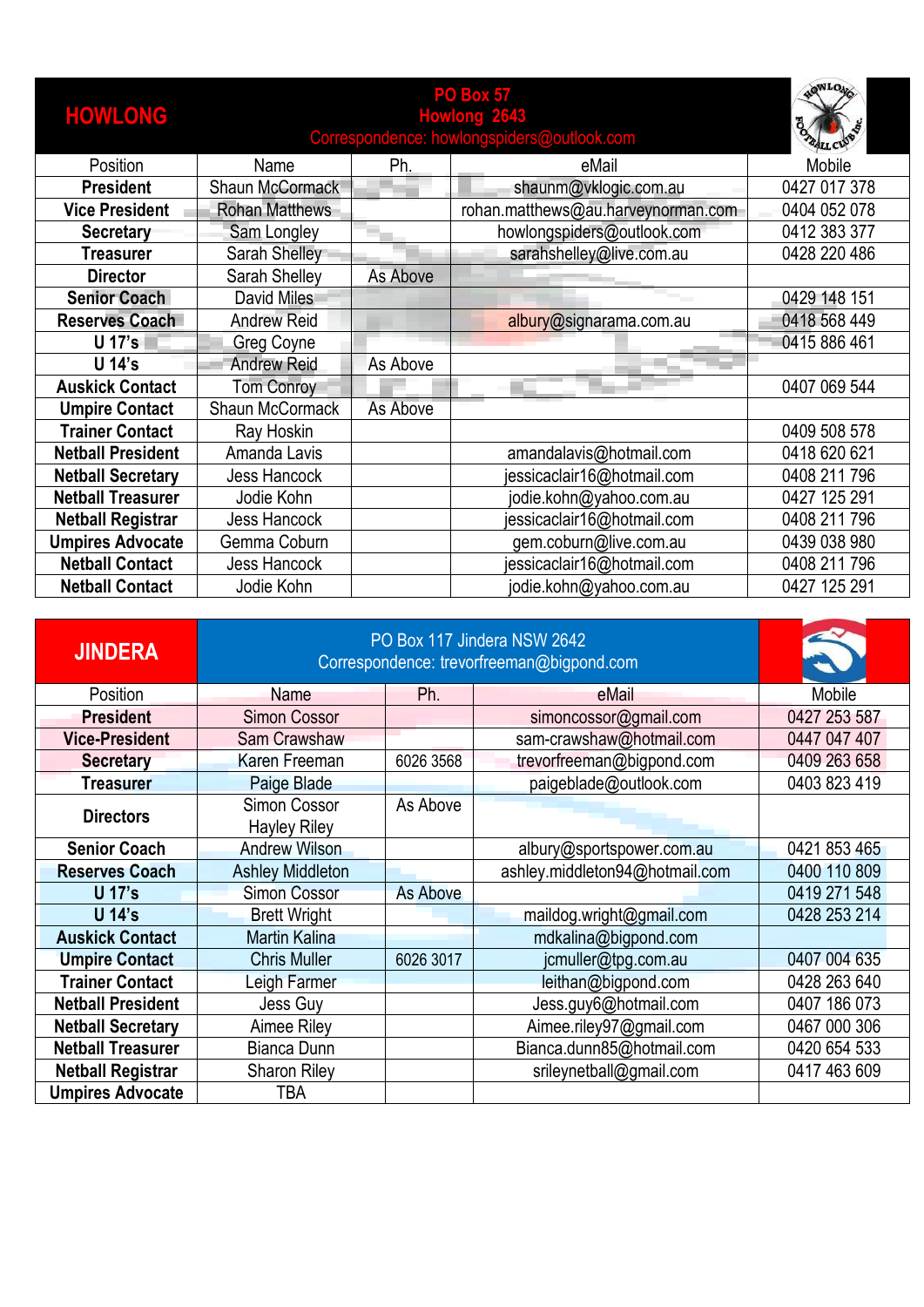| <b>LOCKHART</b>          | PO Box 97 Lockhart NSW 2656<br>Correspondence: lockhartfnc@bigpond.com<br>Accounts: demons2656@gmail.com |                 |                              |              |
|--------------------------|----------------------------------------------------------------------------------------------------------|-----------------|------------------------------|--------------|
| Position                 | Name                                                                                                     | Ph.             | eMail                        | Mobile       |
| <b>President</b>         | Shane Tullberg                                                                                           |                 | Tullberg_279@outlook.com.au  | 0499 400 213 |
| <b>Vice Presidents</b>   | Abe Wooden                                                                                               |                 | woodenabe@gmail.com          | 0435 002 030 |
|                          | Dean Hannon                                                                                              |                 | dhannon93@gmail.com          | 0400 637 939 |
| <b>Secretary</b>         | Megan McKenzie                                                                                           |                 | hldmegan@hotmail.com         | 0408 990 236 |
| <b>Treasurer</b>         | <b>Felicity Day</b>                                                                                      |                 | demons2656@gmail.com         | 0428 295 215 |
| <b>Directors</b>         | Abe Wooden<br><b>Shane Tullberg</b>                                                                      | As Above        |                              |              |
| <b>Senior Coach</b>      | Nathan McPherson                                                                                         |                 | nsejmcpherson@bigpond.com    | 0427 504 948 |
| <b>Reserves Coach</b>    | Shane Tullberg                                                                                           | <b>As Above</b> |                              |              |
| U 17's                   | <b>Trent Gooden</b>                                                                                      |                 | trentgooden@bigpond.com      | 0427 295 244 |
| U 14's                   | Andy Jones                                                                                               |                 | monseyjones@yahoo.com.au     | 0427 271 461 |
| <b>Auskick Contact</b>   | Josh Schirmer                                                                                            |                 | joshschirmer@yahoo.com.au    | 0428 295 262 |
| <b>Umpire Contact</b>    | <b>Trent Gooden</b>                                                                                      | As Above        |                              |              |
| <b>Trainer Contact</b>   | Rory McKenzie                                                                                            |                 | roryalanmckenzie@hotmail.com | 0419 624 666 |
| <b>Crier Contact</b>     | Liz Lane                                                                                                 |                 | crierlfnc@gmail.com          | 0458 601 078 |
| <b>Netball Registrar</b> | <b>Bec Mathews</b>                                                                                       |                 | Rebecca.mathews27@gmail.com  | 0427 204 263 |
| <b>Umpires Advocate</b>  | Tammy Lenon                                                                                              |                 | ezzy.girl@hotmail.com        | 0434 992 137 |
| <b>Netball Contact</b>   | <b>Bec Mathews</b>                                                                                       |                 | Rebecca.mathews27@gmail.com  | 0427 204 263 |
| <b>Netball Contact</b>   | Megan McKenzie                                                                                           | As above        |                              |              |

| <b>MURRAY</b><br><b>MAGPIES</b> | Correspondence: murraymagpies@hotmail.com |           |                                |              |
|---------------------------------|-------------------------------------------|-----------|--------------------------------|--------------|
| Position                        | Name                                      | Ph.       | eMail                          | Mobile       |
| <b>President</b>                | Ted Miller                                | 6025 4933 | northalburysport@hotkey.net.au | 0409 038 658 |
| <b>Secretary</b>                | <b>Jess Black</b>                         |           | Jessblack24@icloud.com         | 0423 598 472 |
| <b>Treasurer</b>                | <b>Steven Beck</b>                        | 6059 2178 | sj_beck@bigpond.net.au         | 0419 237 047 |
| <b>Directors</b>                | Ted Miller                                | As Above  |                                |              |
|                                 | <b>Andrew Hume</b>                        |           | humeaj@aussieb.com.au          | 0466 437 542 |
| <b>Senior Coach</b>             | <b>Brett Argus</b>                        |           | Brett.Argus@gjgardner.com.au   | 0410 189 499 |
| <b>Reserves Coach</b>           | Royce Gregory                             |           | r.gregory23@hotmail.com        | 0411 070 162 |
| U 17's                          | TBA                                       |           |                                |              |
| U 14's                          | TBA                                       |           |                                |              |
| <b>Auskick Contact</b>          |                                           |           |                                |              |
| <b>Umpire Contact</b>           | Roger Lescun                              |           |                                | 0412 677 534 |
| <b>Trainer Contact</b>          | Dayna Hume                                |           | Daynahume14@gmail.com          | 0490 301 831 |
| <b>Netball Registrar</b>        | <b>Jess Black</b>                         |           | Jessblack24@icloud.com         | 0423 598 472 |
| <b>Umpires Advocate</b>         | Jordan Thomson                            |           | Jordanthomson96@gmail.com      | 0412 474 558 |
| <b>Netball Contact</b>          | Jess Black                                |           | Jessblack24@icloud.com         | 0423 598 472 |
| <b>Netball Contact</b>          | Ange Crosswell                            |           | Ang_andy30@yahoo.com           | 0448 204 307 |